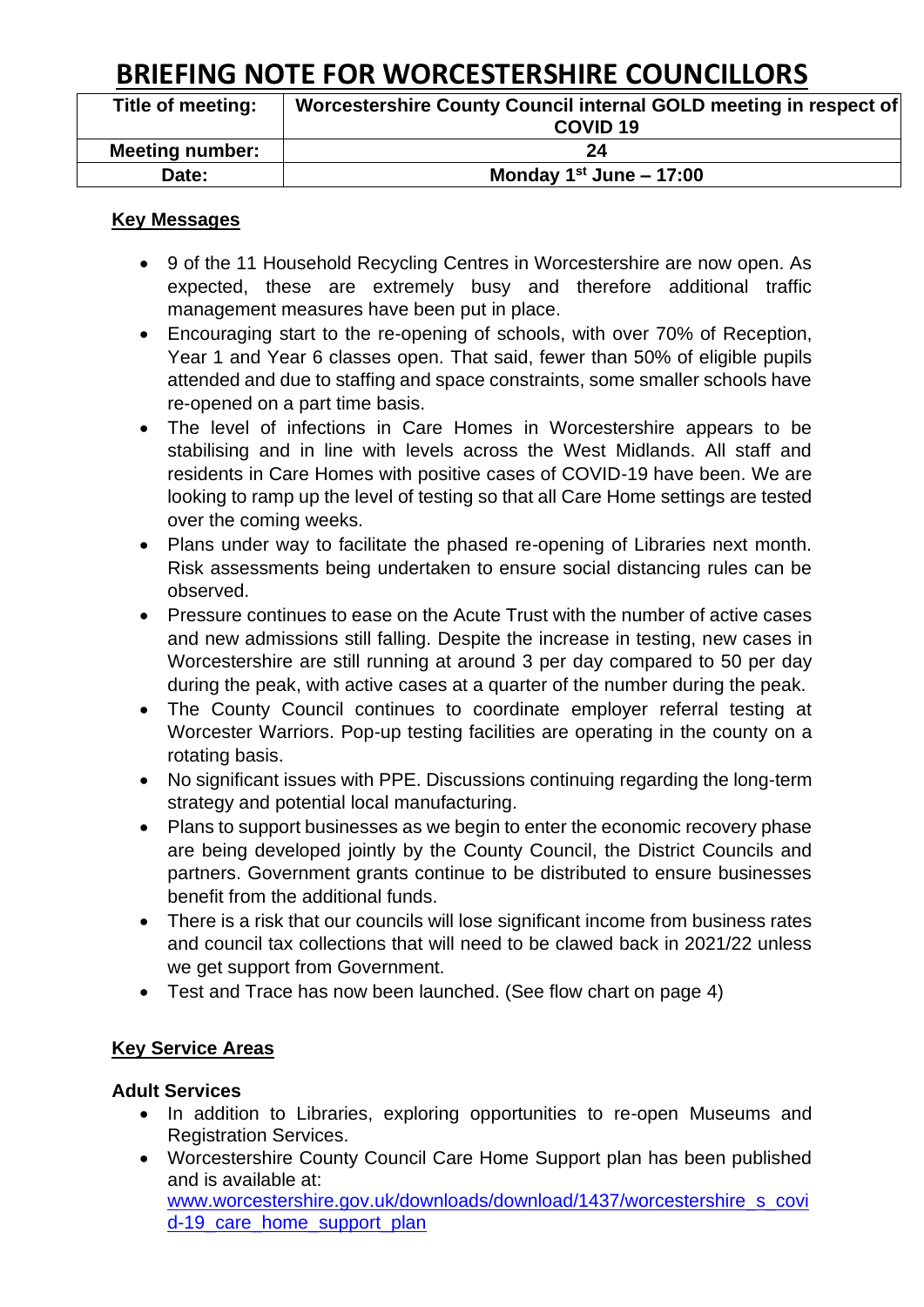- Recovery planning underway, especially in relation to day service provision for adults with learning disabilities.
- COVID-19 restrictions have enabled a review to commence on how service provision could be delivered differently in future.
- Introducing an enhanced testing regime for all staff and residents in Care Homes.
- Over 2900 individuals and organisations have come forward to volunteer to help others in their community through the Here2Help initiative [http://www.worcestershire.gov.uk/here2help.](http://www.worcestershire.gov.uk/here2help)

### **Children's Services**

- Risk assessments are now taking place to ensure Children can return to school safely at Secondary Schools in readiness for Years 10 and 12 pupils returning later this month. Governing Bodies and Trust Boards will need to approve the plans.
- There remains a level of parental anxiety surrounding the phased re-opening of schools, which accounts for the lower turnout than expected.
- To ensure social distancing measures are in place, it is estimated that there will be a significant reduction in pupil capacity, although this will obviously vary by school.
- Attendance at school is still to be voluntary and online learning will continue to be available pupils not in schools.
- Home to School transport being provided to those entitled to subsidised transport. Whilst too early to say, it is likely that transport expenditure will increase

### **Community Services**

- The Here2Help Contact Centre is scaling back its opening times to reflect the reduction in calls for assistance. From 1 June the opening hours will be 8am-6pm Monday to Saturday.
- Contact being made with the additional Shielded Cohort group.

#### **Economy & Infrastructure**

- Highways surface dressing and maintenance returning to "Business as Usual". Construction work on the county's major infrastructure projects are restarting.
- In accordance with recent guidance from Transport Minister Baroness Vere, contractors are required to comply with the Highway Sector's recently issued Site Operating Procedures which require personnel with symptoms to stay at home and sets out clear hygiene and travel procedures for those attending site.

#### **Workforce and Training**

• Working from home will be the norm for the foreseeable future. We remain committed to ensuring staff are supported and that any action we take is mindful of wider considerations such as future transmission risk, social distancing measures, school closures, childcare needs and transport/travel concerns.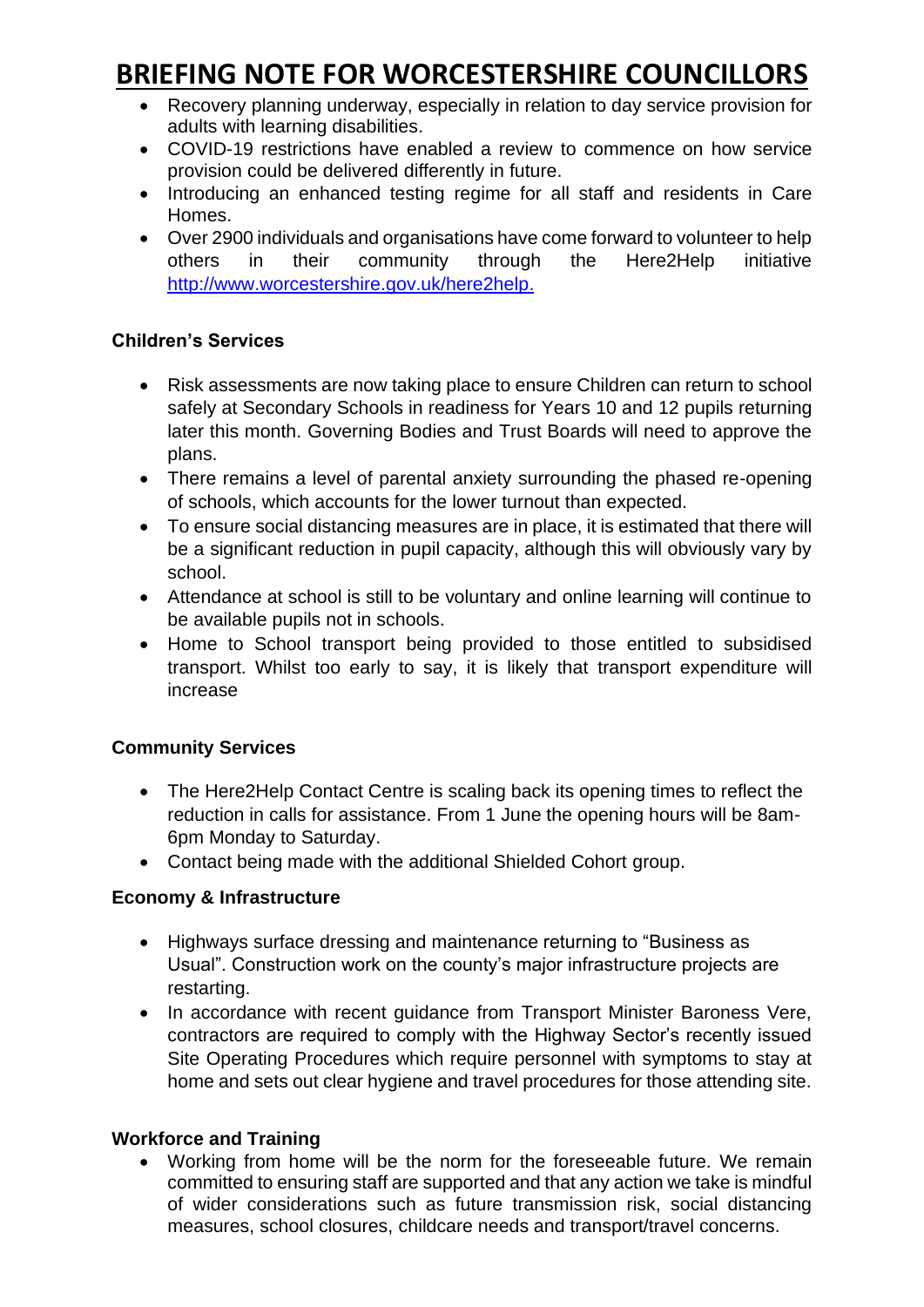• Self-assessment of home workspaces is now under way and all requests for additional equipment will be delivered by 12 June.

#### **Communications**

- To celebrate National Volunteer Week, we are recognising the vital role volunteers have played in the COVID-19 Pandemic.
- Following on from the successful newspaper "wrap around" we are looking at a further edition to be published later this week.

### **Finance**

• Confidence is growing that the level of grant funding provided will cover most of the additional expenditure in the first two quarter, but concerns remain that the allocation is insufficient to meet lost income, especially Council Tax and Business Rates where there is a projected shortfall.

### **COVID-19 STATISTICS**

Official statistics and information are available on the link below:

<https://www.gov.uk/government/publications/covid-19-track-coronavirus-cases>

Some key statistics being:

| <b>Number Testing Positive in Worcestershire</b> | 1385   |
|--------------------------------------------------|--------|
| <b>Number Testing Positive in UK</b>             | 277985 |

| <b>UK</b>                              | 2/6    |
|----------------------------------------|--------|
| Number of Tests carried out on the day | 135643 |
| Daily Increase in Cases                | 1613   |
| <b>Cumulative Deaths</b>               | 39369  |